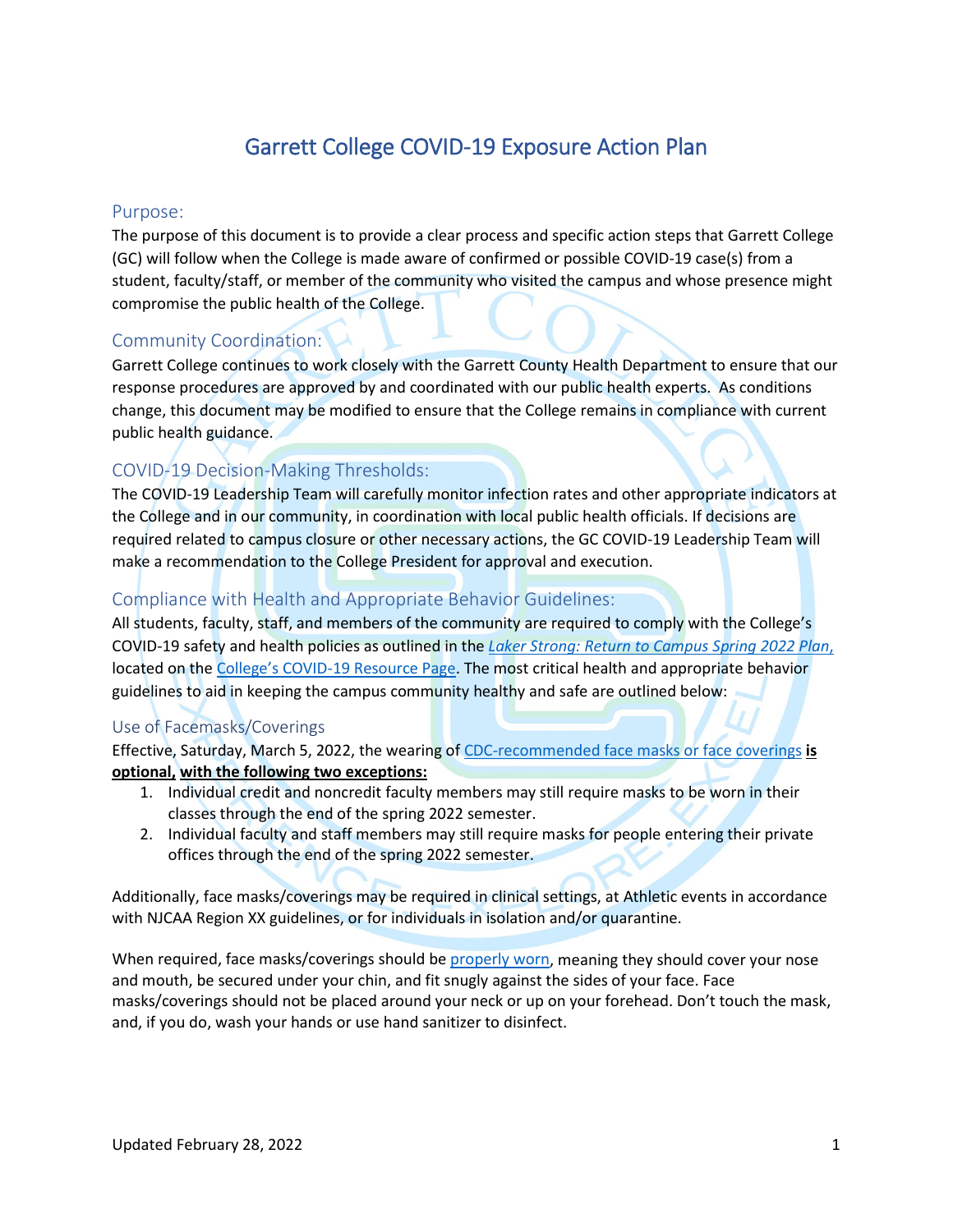# Symptom Monitoring

Symptom monitoring is a critical mitigation technique to reduce the likelihood of virus spread. Before coming to campus each day, all students, employees, and visitors should review the questions below:

# **If you answer "yes" to any of the questions listed below, you must refrain from coming to campus or entering campus facilities.**

- 1. Are experiencing any of the following symptoms: Fever (100.4 or higher), chills, sore throat, cough, congestion, shortness of breath/difficulty breathing, unexplained fatigue, muscle pain, headache, unexplained diarrhea, nausea/vomiting, new loss of taste or smell, or other flu-like symptoms.
- 2. Knowingly had close contact, without the use of appropriate PPE, with someone who is currently sick with suspected or confirmed COVID-19 case (Close contact is defined as 'contact within 6 feet of an infected person for 15 or more cumulative minutes over a 24-hour period with or without a mask').
- 3. Received notification from public health officials (state or local) that you:
	- a. Tested positive for COVID-19.
	- b. Are awaiting COVID-19 test results.
	- c. Are a close contact to a positive COVID-19 case.

For questions about symptoms, testing, reporting, or risk of COVID-19, contact the Office of Equity and Compliance at 301-387-3037 or by emailing equitycompliance@garrettcollege.edu.

# Reporting on Others

If you have a legitimate concern that another individual on campus has tested positive and not reported, has had close contact with an individual exposed, or has been exposed, please contact the Office of Equity and Compliance [\(equitycompliance@garrettcollege.edu](mailto:equitycompliance@garrettcollege.edu) or 301-387-3037) for additional steps that should be taken. Individuals can also report anonymously using the ["Reasonable Concern"](https://www.garrettcollege.edu/form-reasonable-concern.php)  [reporting form.](https://www.garrettcollege.edu/form-reasonable-concern.php)

# Ongoing Monitoring

GC will continue to follow policies, requirements, and guidance from local and state governmental and public health authorities. However, as this plan indicates, the College will adopt a higher level of protective measures as necessary. Further, College leadership will monitor key indicators—such as state and local testing positivity rates, capacity of local hospitals, number of active cases in the GC community, etc.—as we continually evaluate and update all COVID-19 policies.

## Key Definitions:

*Quarantining* is used to keep someone who might have been exposed to COVID-19 away from others. Quarantine helps prevent the spread of the virus that can occur before a person knows they are sick or if they are infected with the virus without presenting symptoms. Individuals may be required to quarantine when they have been exposed (less than 6 feet for more than 15 minutes) to a person with an active case of COVID-19, and while they await virus test results, depending upon vaccination status or prior COVID infection.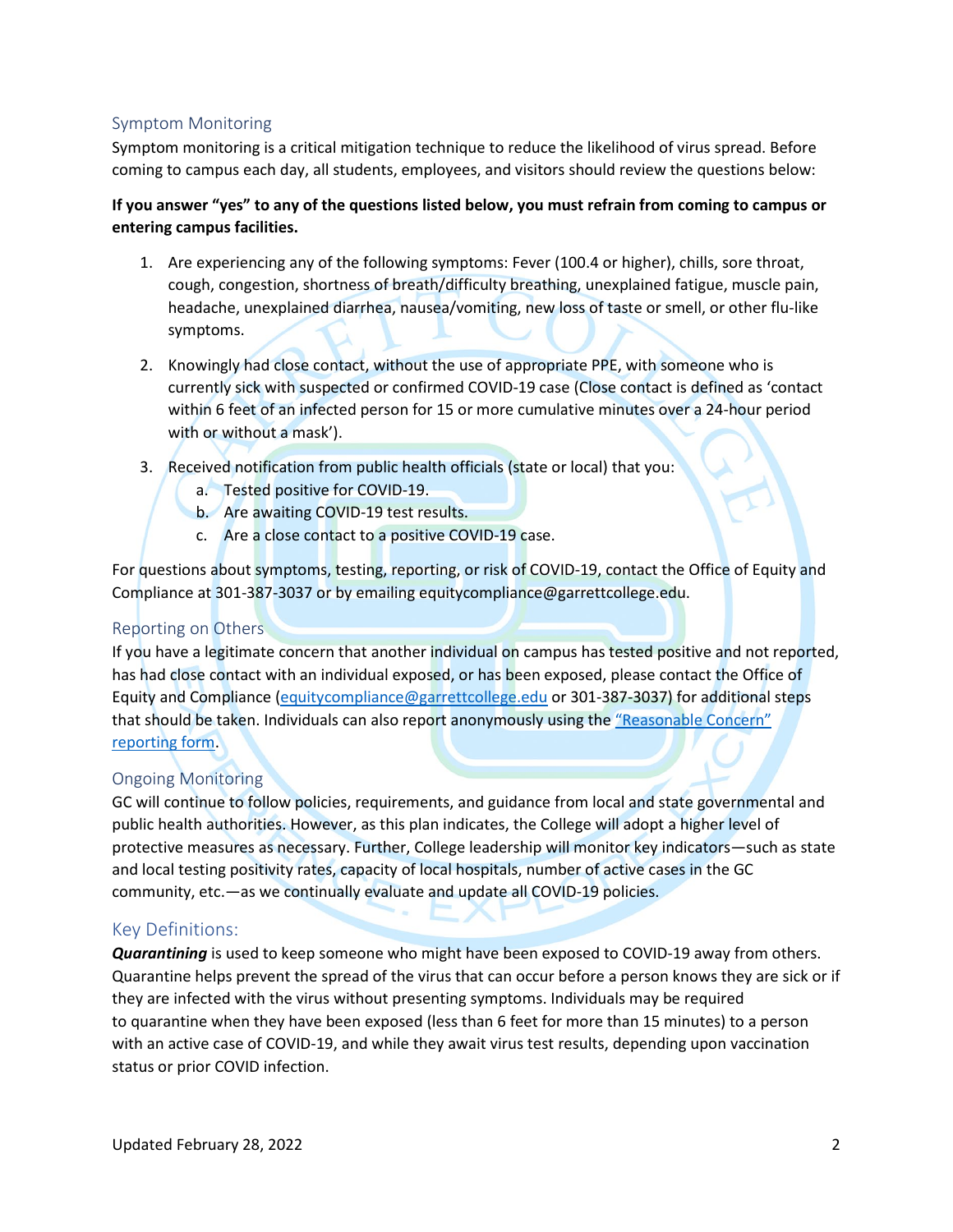*Isolation* is used to separate people who have symptoms of COVID-19 and/or those with positive test results from people who are not infected. Individuals will be isolated when they have a positive test result.

## Reporting Mechanisms

#### Reporting is Required

Each individual with a positive COVID-19 case is required to notify the College of their positive test result by calling 301-387-3037 or emailing [equitycompliance@garrettcollege.edu.](mailto:equitycompliance@garrettcollege.edu) The Office of Equity and Compliance is the designated office handling reports of confirmed or possible COVID-19 case from a student, faculty/staff, or member of the community who visited the campus, whose presence might compromise the public health of the College. Positive, close contacts, and exposed individuals are encouraged to use email as the initial point of contact. The Office of Equity and Compliance is the Primary Contact and should be informed first. Secondary contacts have been provided below only if the Primary Contact is unavailable or unresponsive (e.g., illness, off, or inaccessible via email or phone).

#### *All Reports of Exposure:*

Primary Contact: Shelley Menear, Director of Equity and Compliance Email: [equitycompliance@garrettcollege.edu;](mailto:equitycompliance@garrettcollege.edu) Phone: 301-387-3037

#### *Faculty/Staff Exposure:*

Secondary Contact: Janis Bush, Director of Human Resources Email: [Janis.bush@garrettcollege.edu;](mailto:Janis.bush@garrettcollege.edu) Phone: 301-387-3049

## *Student Exposure*

Secondary Contact: Robert JR Kerns, Dean of Student Affairs Email: [robert.kerns@garrettcollege.edu;](mailto:robert.kerns@garrettcollege.edu) Phone: 301-387-3049

#### *Student-Athletes*

Secondary Contact: Elizabeth Show, Interim Operations Athletic Director Email: [elizabeth.show@garrettcollege.edu](mailto:elizabeth.show@garrettcollege.edu) ; Phone: 301-387-3053

*Communication with Garrett County Health Department and External Media Communication*

Secondary Contact: Stacy Holler, Director of Marketing and Creative Services Email: [stacy.holler@garrettcollege.edu;](mailto:stacy.holler@garrettcollege.edu) Phone: 301-387-3045

If you choose not to report your positive test results, the Maryland Department of Health or Garrett County Health Department may report this to the College on your behalf following a consultation.

#### **Students**

Students are encouraged to contact their faculty members to inform them that they will not be attending class in person. If a student's classes are entirely online, then they do not need to disclose their status to their faculty if they are well enough to participate virtually. Should a student be symptomatic, they should work with their faculty to determine the best means to make-up any missed work.

If a student reports they are isolating or quarantining to a faculty or staff member, the employee should maintain the student's privacy and only divulge the information to the Office of Equity and Compliance.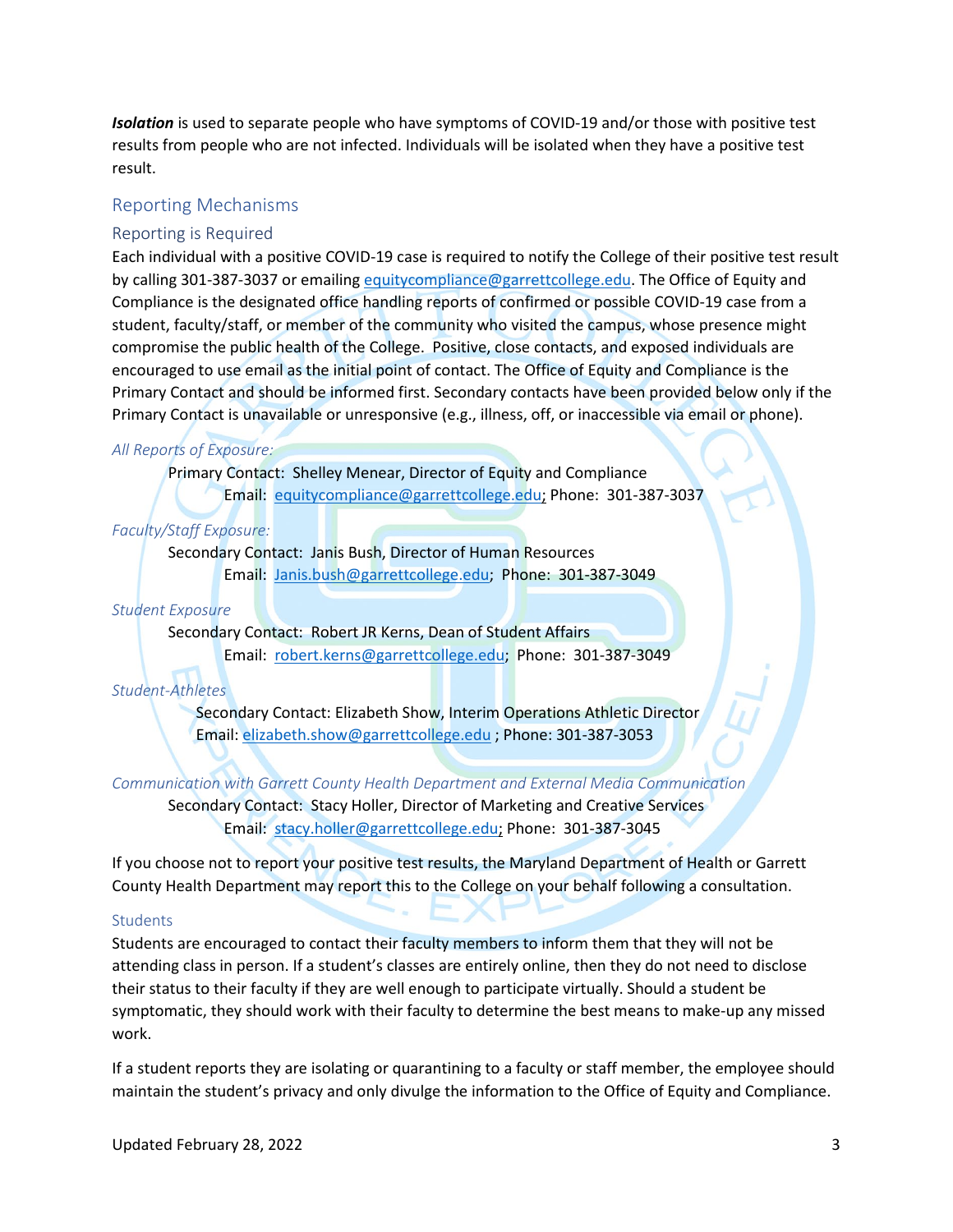A college official will then follow up with the student on campus guidelines, resources, and protocols to be cleared to return to campus. The College official, in accordance with FERPA guidelines, will follow up with the individual who reported the concern to advise them of how the situation is being handled.

#### Employees

Employees should contact their supervisors to inform them that they will not be able to come to campus, and determine if any work can be completed from home or if sick and safe leave will be taken to cover the isolation or quarantine period.

# Decision Tree Guidelines

## Outbreak

Defined as an increase, often sudden, in the number of cases of a disease in the local community or on campus above what is normally expected in that population in that area.

## *GC Actions/Considerations*

1. Work closely with local health department public health professionals to identify and implement next steps.

## *Affected Person Actions (required)*

1. Follow guidance from local health department public health professionals.

# Positive Test

Campus person (student, employee, third-party) has tested positive for COVID-19.

#### *GC Actions/Considerations*

- 1. Comply with public health agency directives.
- 2. Gather basic information about affected person's activities on campus.
- 3. Close any impacted areas, if applicable, until next steps are determined.
- 4. Deep cleaning at affected locations.
- 5. Issue Clery warning to impacted persons/groups.
- 6. Determine instructional implications (online, change location, temporary cancellation, etc.).

AF

- 7. Specific actions as directed by Leadership Team.
- 8. Media statement prepared.
- 9. HIPAA/FERPA compliance.

## *Affected Person Actions (required)*

- 1. Isolation for a minimum of 10 days.
- 2. Comply with public health agency directives.
- 3. Contact GC official to ensure appropriate actions taken prior to returning to a College location.

## Close Contact with an Individual Who Tested Positive

Reporting individual has been identified by public health professional as having been in close contact with someone who has tested positive (e.g., household member and/or roommate, proximity at less than 6 feet for 15 or more cumulative minutes).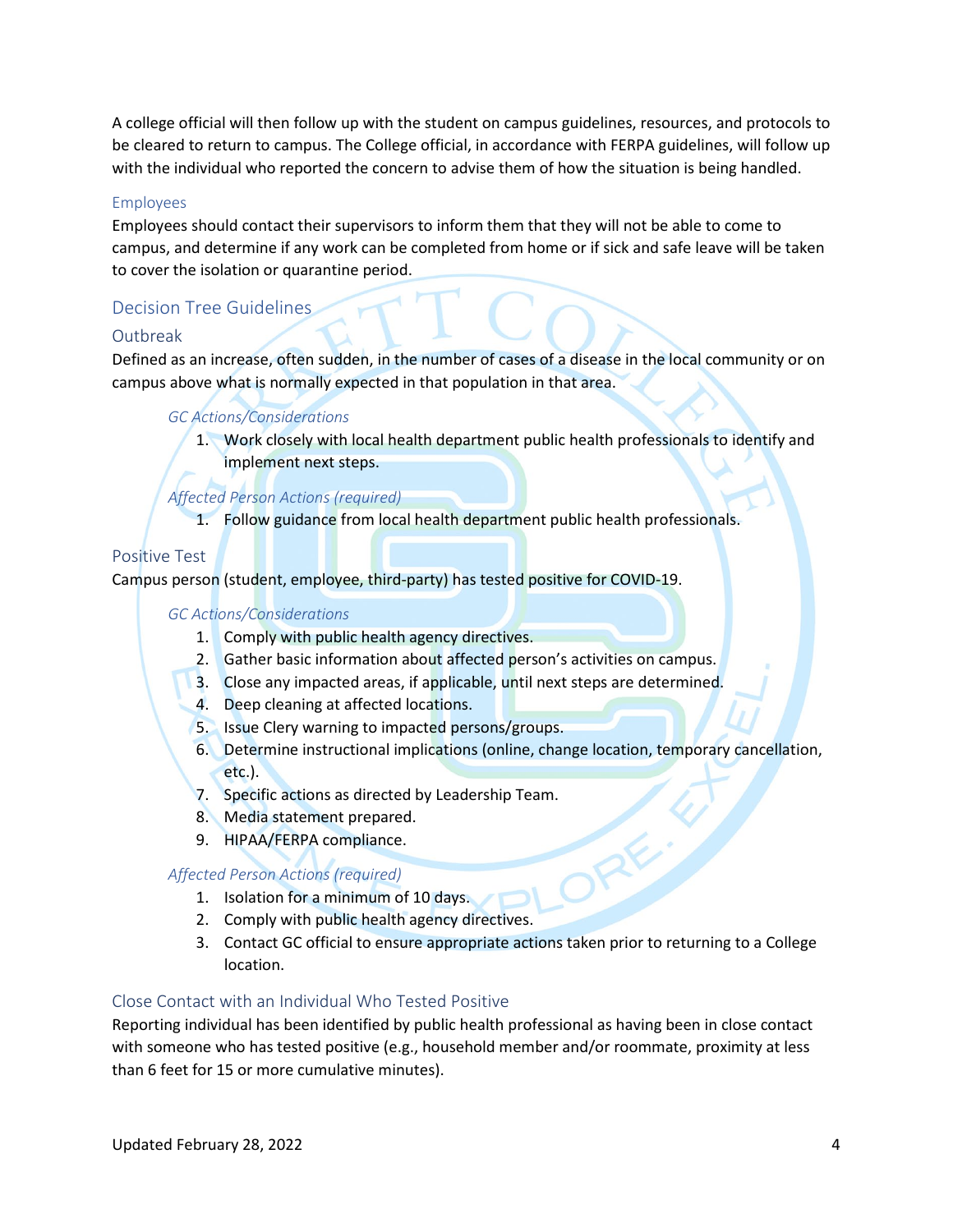#### *GC Actions/Considerations*

- 1. Comply with public health agency directives.
- 2. Gather basic information about person's activities on campus.
- 3. Close any impacted areas, if applicable, until next steps are determined.
- 4. Deep cleaning at affected locations.
- 5. Issue Clery warning to indicated persons/groups.
- 6. Determine instructional implications (online, change location, temporary cancellation, etc.).
- 7. Specific actions as directed by Leadership Team
- 8. HIPAA/FERPA compliance.

## *Affected Person Actions (required)*

- 1. Quarantine, if required depending upon vaccination status or prior infection, for a minimum of 7-10 days.
- 2. Comply with public health agency directives.
- 3. Contact GC official prior to returning to a College location.

## Exposure to an Individual Who Tested Positive

We realize that there are multiple variables related to risk. GC will evaluate the variables unique to the affected person's circumstances to guide decisions about its response to the exposure. These variables include, but are not limited to the following:

- a. Crowd size
- b. Masking (yes/no)
- c. Distance (less than 6 feet)
- d. Time (greater than 15 minutes)
- e. Indoors/outdoors (size of space)
- f. Timing of interaction with affected person(s)
- g. Ventilation
- h. Type of class/interaction (lecture/lab/clinical/group work)
- i. Visit to a "hot spot"
- j. Other

#### *High Exposure:*

Campus person has not tested positive or been identified as a close contact by a public health official at this time; however, the person has been in proximity with someone who has tested positive/close contact or has engaged in a very high-risk activity(ies). Variables for consideration are provided above and will be analyzed quantitatively and qualitatively.

#### GC Actions

Required:

- 1. Gather basic information about person's activities on campus.
- 2. Notify Leadership Team.
- 3. Close and deep clean any impacted areas until next steps are determined.
- 4. Notification of possible exposure.
- 5. General reminder to campus about high-risk behaviors.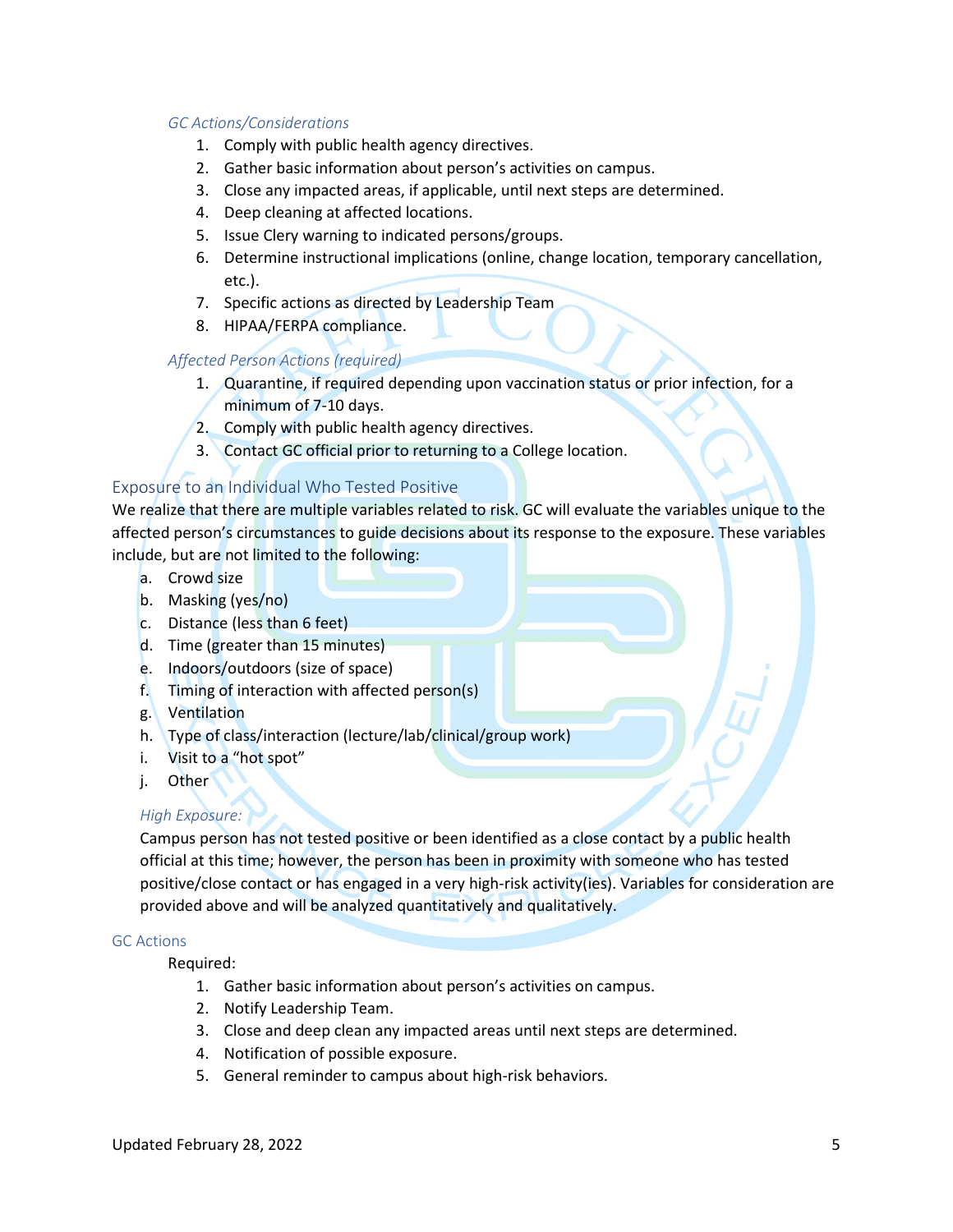6. Determine instructional implications (online, change location, temporary cancellation, etc.).

Other GC Actions/Considerations:

- 1. Specific actions as directed by Leadership Team.
- 2. HIPAA/FERPA compliance

#### Affected Person Actions:

Required:

- 1. Monitor symptoms.
- 2. Follow directive of GC COVID-19 Leadership Team.
- 3. Contact Primary Care Provider or Health Department for testing recommendation.
- 4. If symptoms develop, isolate until test results provided.
- 5. If positive results, contact GC point of contact.

#### Other Actions/Considerations:

- 1. Quarantine, if required depending on vaccination status or prior infection, for a minimum of 7-10 days.
- 2. Comply with public health agency directives.
- 3. Contact the GC point of contact prior to returning to a College location.

## *Medium Exposure:*

Campus person has not tested positive or been identified as a close contact by a public health official at this time; however, the person has been in proximity with someone who has tested positive/close contact or has engaged in a medium high-risk activity(ies). Variables for consideration are provided above and will be analyzed quantitatively and qualitatively.

#### GC Actions:

Required:

- 1. Gather basic information about person's activities on campus.
- 2. Notify Leadership Team.
- 3. Close and deep clean any impacted areas until next steps determined.
- 4. General reminder to campus about high risk behaviors.

#### Other Actions/Considerations:

- 1. Determine instructional implications (online, change location, temporary cancellation, etc.).
- 2. Specific actions as directed by Leadership Team.
- 3. HIPAA/FERPA compliance.

#### Affected Person Actions:

Required:

- 1. Monitor symptoms.
- 2. Follow directive of GC COVID-19 Leadership Team.
- 3. Contact Primary Care Provider or Health Department for testing recommendation.
- 4. If symptoms develop, isolate until test results provided.
- 5. If positive results, contact GC point of contact.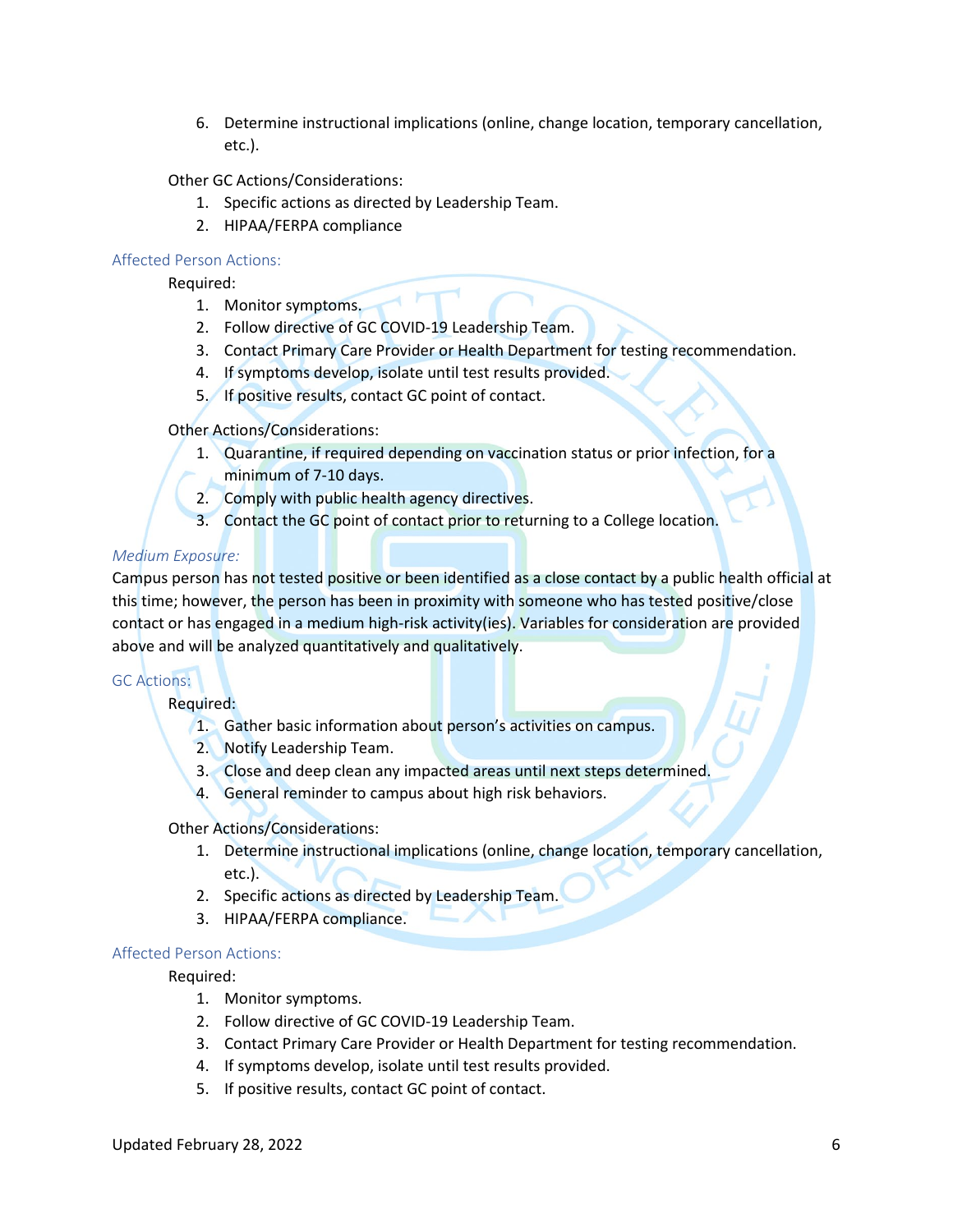Other Actions/Considerations:

- 1. Quarantine, if required depending upon vaccination status or prior infection, for a minimum of 7-10 days.
- 2. Comply with public health agency directives.
- 3. Contact the GC point of contact prior to returning to a College location.

#### *Low Exposure:*

Campus person has not tested positive or been identified as a close contact by a public health official at this time; however, the person has been in proximity with someone who has tested positive/close contact or has engaged in a low-risk activity(ies). Variables for consideration are provided above and will be analyzed quantitatively and qualitatively.

#### GC Actions:

Required:

- 1. Gather basic information about person's activities on campus.
- 2. Notify Leadership Team.
- 3. Extra sanitizing at affected locations.
- 4. General reminder to campus about high-risk behaviors.

Other Actions/Considerations:

- 1. Close and deep clean any impacted areas until next steps are determined.
- 2. Determine instructional implications (online, change location, temporary cancellation, etc.).
- 3. Specific actions as directed by Leadership Team.
- 4. HIPAA/FERPA compliance

## Affected Person Actions:

Required:

- 1. Monitor symptoms.
- 2. Follow directives of GC COVID-19 Leadership Team.
- 3. Contact Primary Care Provider or Health Department for testing recommendation.
- 4. If symptoms develop, isolate until test results provided.
- 5. If positive results, contact GC point of contact.

Other Actions/Considerations:

- 1. Quarantine, if required depending upon vaccination status or prior infection, for a minimum of 7-10 days.
- 2. Comply with public health agency directives.
- 3. Contact the GC point of contact prior to returning to a College location.

# Record Keeping/Tracking

Reports will be filed electronically. Garrett College will preserve any written communications to the affected person, GCHD, Clery notifications, media, etc.